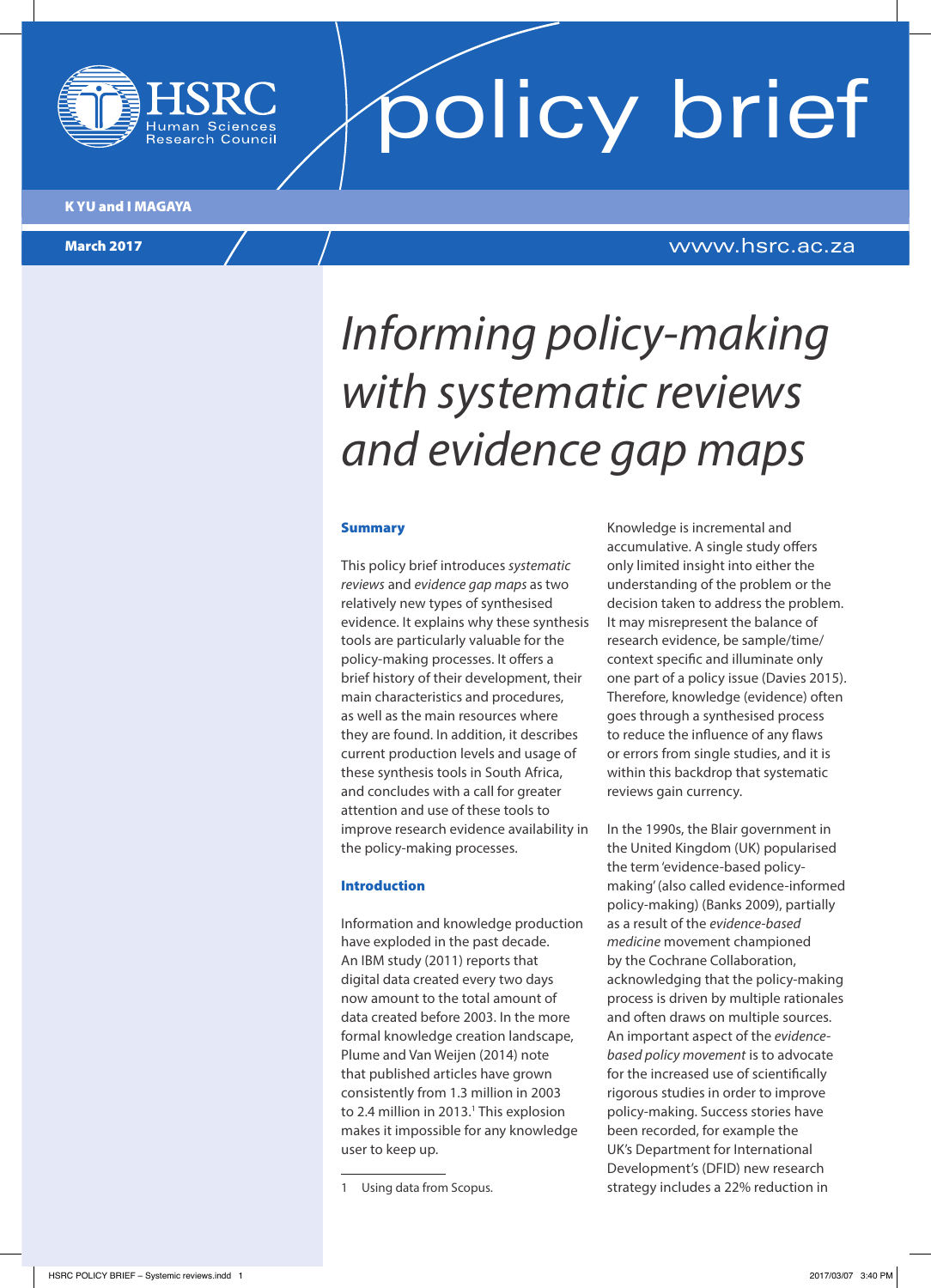# policy brief www.hsrc.ac.za

neonatal mortality in Ghana as a result of helping women begin breastfeeding within one hour of giving birth and a 43% reduction in deaths among HIV positive children using a widely available antibiotic.<sup>2</sup>

This policy brief underscores systematic reviews and evidence gap maps as two relatively new types of synthesised evidence that offer great promise to improve research evidence availability to the policy-making processes. It urges greater use of such tools in the policymaking processes.

### Levels of evidence

'A range of different approaches to evidence scoping, mapping and synthesis have been developed to support evidence-informed policymaking' (Snilstveit et al. 2013: 3). However, not all evidence is of the same quality, relevance and value to its users.

Various scholars, particularly those in the medical sciences who are the forerunners of the evidence-based/ informed decision-making movement, have mapped out the evidence pyramid (or hierarchy of research evidence) to show how knowledge accumulates and progresses. Although details vary, the main thread among the different visualisations is the distinction between primary and secondary information (also called *filtered and unfiltered information)*: the former refers to primary research (these involve data collection) and the latter refers to secondary information that synthesises primary research. One of the widely used pyramids was created by Glover et al. (2006) and provides a detailed description of levels of evidence. Alternatively, *4S to 6S* (studies, synopses of single studies, synthesis, synopses of synthesis, summaries,



*Source: Adapted from Haynes (2006)*

systems) have also been proposed.<sup>3</sup> Figure 14 provides the simplest visual representation of such hierarchy and distinction.

### *Systematic review and evidence gap map: A brief history*

Critical appraisal and syntheses of research findings were conducted as early as the mid-1970s in psychotherapy and class size under the term metaanalysis<sup>5</sup> – a statistical analysis involving combining and analysing the results of various studies on the same issue. The earliest systematic research synthesis started in medicine when Archie Cochrane, in the late 1970s,<sup>6</sup> called

- 3 4S refers to single studies, systematic review synthesis, appraised publications and synopses, and computerised decision support systems; 5S adds summaries (for example evidence-based guidelines) between synopses and systems; 6S adds synopses of single studies between studies and syntheses. For more information on both 4S and 5S, please see http://guides.library.upenn.edu/content. php?pid=192036&sid=1610308. For 6S, please see http://hsl.mcmaster.libguides. com/ebm.
- 4 http://www.ebbp.org/course\_outlines/ searching\_for\_evidence/. Haynes' original article proposes the 5S diagram.
- 5 http://eppi.ioe.ac.uk/cms/Default. aspx?tabid=68.
- 6 http://boringem.org/2013/01/27/areview-of-systematic-reviews/.

for critical summary of all randomised controlled trials (RTCs) in medicine and established a collaborative database of such reviews. Responding to his call, the systematic reviews of RCTs began to appear in publications in the 1980s and the Cochrane Collaboration was formed at Oxford in 1992 (shortly after Cochrane's death). So far, the health sciences remain the pioneer of the systematic views, often involving the usage of meta-analysis.

In the mid-1990s, a series of reviews on broader social welfare issues were commissioned<sup>7</sup> and since 2010/11, systematic reviews of development studies have also been commissioned with 'more than 200 having been published and many more still being conducted' (Stewart 2014: 2). Besides meta-analysis, these fields have experimented with methods of synthesising qualitative studies (including narrative synthesis, thematic analysis/synthesis, qualitative metasynthesis, qualitative comparative analysis and so on).<sup>8</sup>

8 https://www.york.ac.uk/crd/SysRev/!SSL!/ WebHelp/6\_5\_SYNTHESIS\_OF QUALITATIVE\_RESEARCH.htm.

<sup>2</sup> https://www.odi.org/sites/odi.org.uk/ files/odi-assets/publications-opinionfiles/1730.pdf.

<sup>7</sup> http://eppi.ioe.ac.uk/cms/Default. aspx?tabid=68.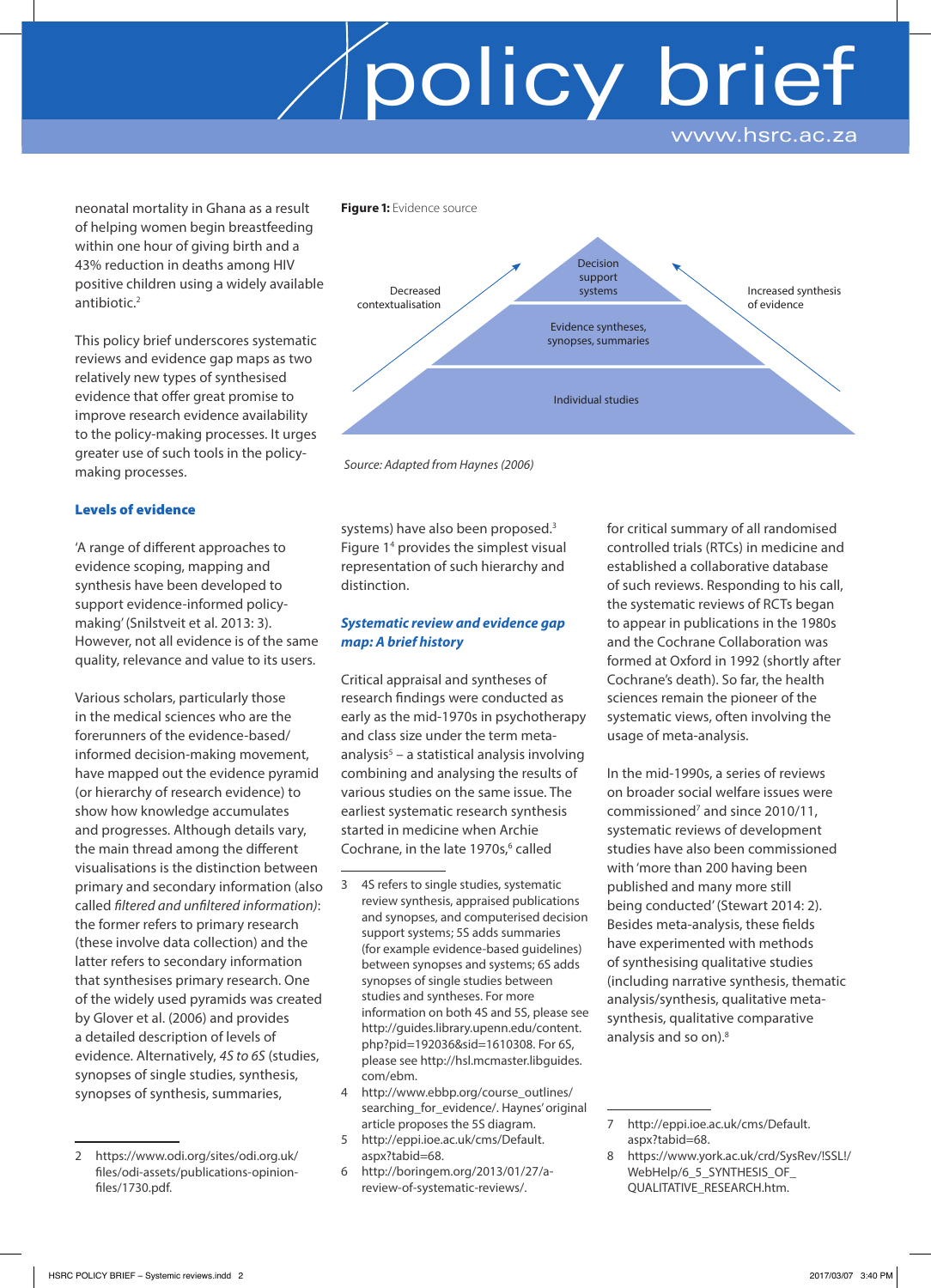# policy brief www.hsrc.ac.za

A systematic review synthesises empirical evidence and answers a defined research question by collecting and summarising all the empirical evidence that fits pre-specified eligibility criteria. This is done by:

- having clearly stated objectives with predefined eligibility criteria for studies;
- explicit, reproducible methodology;
- a systematic search that attempts to identify all studies;
- assessment of the validity of the findings of the included studies (for example, risk of bias);
- systematic presentation, and synthesis, of the characteristics and findings of the included studies.

The procedure generally includes the following:

- identification of the need for a review;
- development of a review protocol;
- identification of research;
- selection of primary studies;
- study quality assessment;
- data extraction and monitoring;
- data synthesis.

One of the major differences between a systematic review and the traditional literature review is the former's predetermined criteria for eligibility, appraisal and synthesis of the literature examined. This predetermined criterion (also called protocol) is not only often documented and published as part of the review, but is also often peer reviewed. This is done to ensure greater rigour as well as for verification purposes.

Evidence gap maps are the family's newcomer, introduced by 3ie in 2010 (Gaarder 2010, cited in Snilstveit et al. 2013). They map out existing and ongoing systematic reviews and impact evaluation in a particular sector and 'present a visual overview of existing evidence using a framework of policy relevant interventions and outcomes, and provide access to user-friendly summaries of the included studies' (2013: 3). The 3ie gap maps show strong, weak and nonexistent evidence on the effect of certain interventions. Some evidence gap map producers also show variables such as cost and duration. Most of these maps 'focus on studies assessing intervention effectiveness, as well as systematic reviews of such studies' (2013: 7) and may assist policy-makers in understanding the

body of evidence available on a defined area of work and in identifying evidence gaps in existing knowledge. They are often displayed as an interactive platform of all the literature gathered through systematic searching in a framework of interventions in relation to intended outcomes in policy proposals.<sup>9</sup> Because of this focus on effectiveness and inclusion of input variable, they prove valuable as an aid in choosing and deciding among available (studied) interventions. This is particularly useful to policy-makers who often face such decisions.

## *Mapping systematic review and evidence gap map: The major players*

Although systematic reviews are published in journals, the majority are housed in various dedicated libraries. Table 1 on the next page provides an overview of the major systematic review libraries according to theme.

As a founder, 3ie is the most important supplier of evidence gap maps on

various social policy issues (http:// www.3ieimpact.org/en/evidence/ gap-maps/). However, a few other players have emerged in recent years. These include the International Rescue Committee which conducted 10 gap maps in 2014, $10$  using the systematic reviews from some of the above databases, and two members of the UK What Works Network for their respective themes (education https:// educationendowmentfoundation. org.uk/toolkit/toolkit-a-z/ and crime interventions http://whatworks.college. police.uk/toolkit/Pages/Toolkit.aspx).

### *Evidence-based policy-making and the use of systematic reviews and evidencegap maps in South Africa*

Some 22 years into democracy, the South African government has made substantial progress in improving the social wellbeing of its citizens; however, many challenges persist. In recent years, the Presidency – under the leadership of the Department of Planning, Monitoring and Evaluation (DPME) – endorsed the concept of evidence-based policymaking and initiated a number of awareness and capacity-building initiatives to assist policy-makers in incorporating evidence in their decisionmaking process.

The extent to which systematic reviews and evidence gap maps have been conducted and used in South Africa is not known. However, the past two years have seen a number of systematic review workshops, mainly under the Building Capacity to Use Research Evidence (BCURE) project led by the University of Johannesburg's Evidence-Informed Policy Team and funded by the Department for International Development (DFID).

<sup>9</sup> http://www.evidenceconference.org.za/. cm4all/iproc.php/Programme/Evidence\_ Conference\_2016\_Programme2. pdf?cdp=a&cm\_odfile.

<sup>10</sup> http://www.rescue.org/blog/mappingevidence-base-conflict-and-post-conflictcontexts. They also show that these gap maps can be done fairly quickly – 10 maps over 2 months.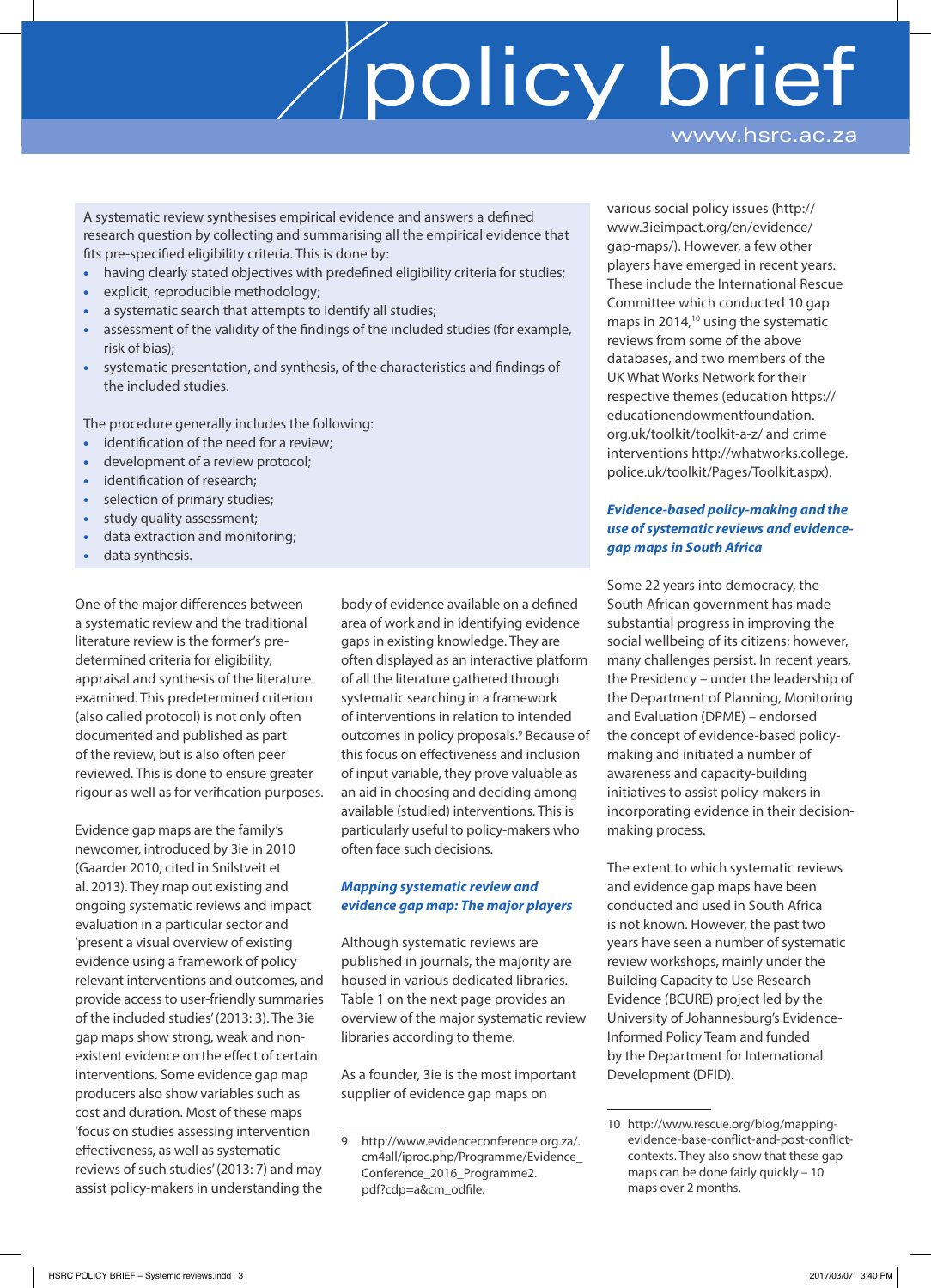# policy brie www.hsrc.ac.za

#### **Table 1:** Major systematic review libraries by theme

| Theme                                                                                            | <b>Libraries</b>                                                                                 | <b>Website</b>                                                           |
|--------------------------------------------------------------------------------------------------|--------------------------------------------------------------------------------------------------|--------------------------------------------------------------------------|
| <b>Health</b>                                                                                    | Cochrane Library                                                                                 | www.thecochranelibrary.com/                                              |
|                                                                                                  | Joanna Briggs Institute                                                                          | http://joannabriggslibrary.org/index.php/jbisrir                         |
|                                                                                                  | University of York's Centre for<br>Reviews and Dissemination (CRD) <sup>11</sup>                 | http://www.crd.york.ac.uk/CRDWeb/                                        |
|                                                                                                  | <b>Systematic Review Data Repository</b><br>(SRDR)                                               | http://srdr.ahrq.gov/projects/published                                  |
|                                                                                                  | Prospero: International Prospective<br><b>Register of Systematic Reviews</b>                     | http://www.crd.york.ac.uk/PROSPERO/                                      |
|                                                                                                  | <b>Pubmed Health</b>                                                                             | http://www.ncbi.nlm.nih.gov/pubmedhealth/<br>finding-systematic-reviews/ |
|                                                                                                  | Evidencemap.org                                                                                  | http://evidencemap.org/                                                  |
|                                                                                                  | National Guidelines Clearinghouse                                                                | https://www.quideline.gov/syntheses/index.<br>aspx                       |
|                                                                                                  | Physiotherapy Evidence Database                                                                  | http://www.pedro.org.au/                                                 |
| <b>Social policy</b><br>(education,<br>development,<br>social welfare,<br>crime and<br>justice ) | Campbell Library                                                                                 | http://www.campbellcollaboration.org/lib/                                |
|                                                                                                  | 3ie Database of Systematic<br><b>Reviews</b>                                                     | http://www.3ieimpact.org/en/evidence/<br>systematic-reviews/             |
|                                                                                                  | <b>Evidence for Policy and Practice</b><br>Information and Co-ordinating<br>Centre (EPPI-Centre) | http://eppi.ioe.ac.uk/cms/Default.<br>aspx?tabid=56                      |
|                                                                                                  | Department for International<br>Development (DFID)                                               | http://r4d.dfid.gov.uk/SystematicReviews.<br>aspx#aEnvironmentReview     |
|                                                                                                  | Best Evidence Encyclopedia<br>(education only)                                                   | http://www.bestevidence.org/                                             |
|                                                                                                  | What Works Network <sup>12</sup>                                                                 | https://www.gov.uk/guidance/what-works-<br>network                       |
| <b>Environmental</b><br>research                                                                 | <b>Collaboration for Environmental</b><br>Evidence                                               | http://www.environmentalevidence.org/<br>completed-reviews               |
|                                                                                                  | <b>DFID</b>                                                                                      | http://r4d.dfid.gov.uk/SystematicReviews.<br>aspx#aEnvironmentReview     |

**Figure 2:** Number of review authors from low-income and middle-income countries (LMICs)



LMICs with more than 100 review authors

Reviewing the production of systematic reviews, it is encouraging to note that the number of South African researchers who have or are currently working on systematic reviews is considerable. Figure 2 below shows the number of systematic review authors from South Africa compared to those from other countries in the Global South.

In terms of the sectors, health seems to have taken the lead and made encouraging progress (particularly in terms of systematic reviews). A number of these reviews have emerged in recent years and subsequently were used to feed into various government policies. For example, the Evidence to Inform South African Tuberculosis Policies (EVISAT) Project (2014) has seen the production of a series of systematic reviews commissioned by the WHO to support and inform the South African Department of Health.13 In 2011, the following systematic review was conducted at the University of Cape Town: The Utility of an Interferon Gamma Release Assay for Diagnosis of Latent Tuberculosis Infection and Disease in Children: A Systematic Review and Meta-Analysis.14 This review was subsequently included in the WHO's recommendations for use of QuantiFERON for diagnosing tuberculosis in children in highburden tuberculosis settings. In August 2016, Cochrane announced the establishment of the Cochrane Nutrition Field (Cochrane Nutrition), under the leadership of Cochrane South Africa, the South African Medical Research Council and Stellenbosch University's Centre

- 12 It consists of many theme-based What Works centres, although not all focus only on synthesis or systematic reviews.
- 13 http://www.afro.who.int/en/southafrica/country-programmes/4247 tuberculosis-b.html.
- 14 http://www.ncbi.nlm.nih.gov/ pubmed/21427627.

*Source: Global Evidence Synthesis Initiative (2015)*

<sup>11</sup> In collaboration with the National Institute for Health's Research Centre for Reviews and Dissemination.